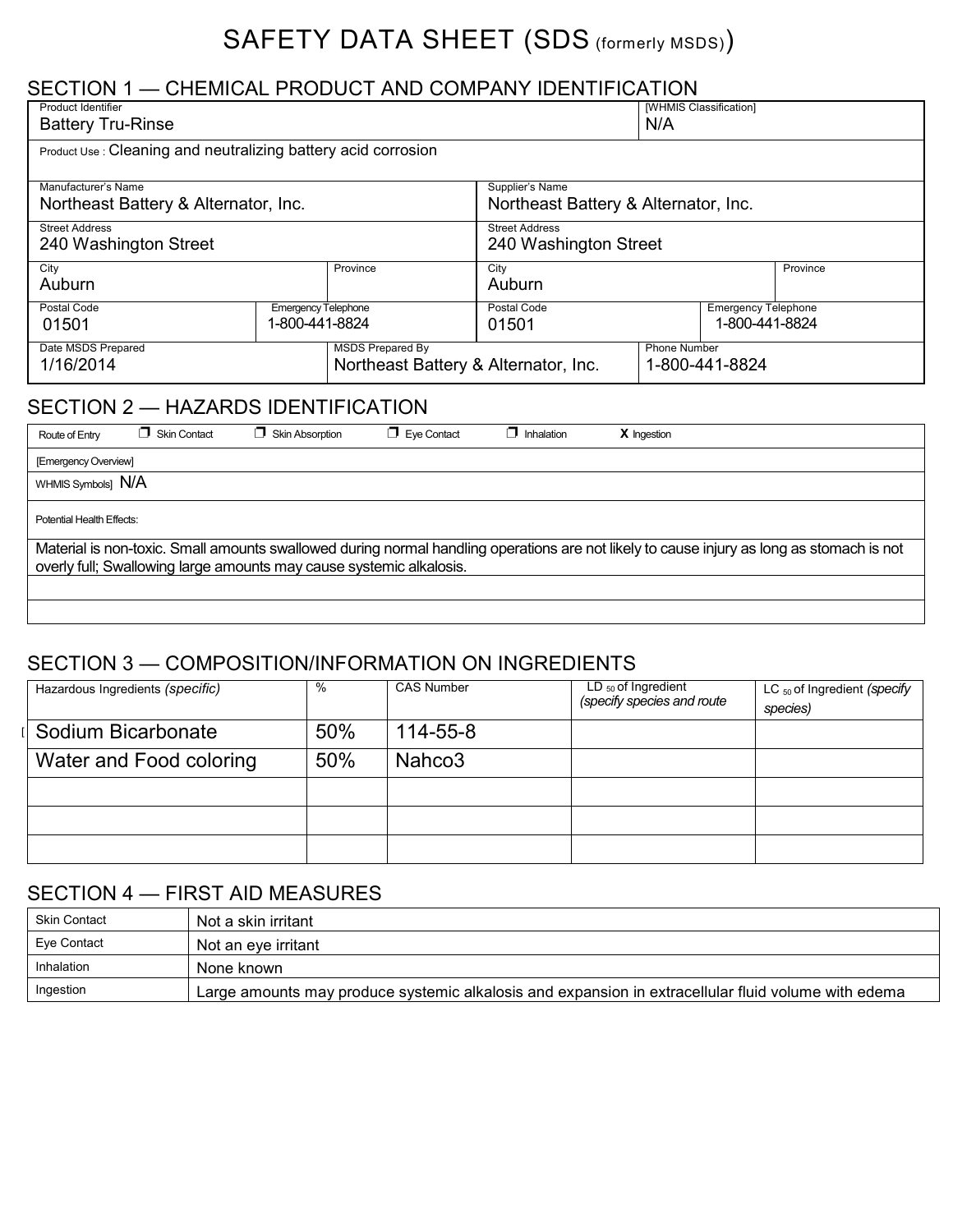## SECTION 5 — FIRE FIGHTING MEASURES

| Flammable                                                                                                      | If yes, under which conditions?                           |                                                                     |  |  |
|----------------------------------------------------------------------------------------------------------------|-----------------------------------------------------------|---------------------------------------------------------------------|--|--|
| $X$ No<br>$\Box$ Yes                                                                                           |                                                           |                                                                     |  |  |
| Means of Extinction<br>Non-combustible material. Use extinguishing media appropriate for the surrounding fire. |                                                           |                                                                     |  |  |
| Flashpoint (° C) and Method<br>Non-Combustible                                                                 | Upper Flammable Limit (% by volume)<br>Non-Combustible    | Lower Flammable Limit (% by volume)<br>Non-Combustible              |  |  |
| Autoignition Temperature (°C)<br>Non-Combustible                                                               | Explosion Data - Sensitivity to Impact<br>Non-Combustible | Explosion Data - Sensitivity to Static Discharge<br>Non-Combustible |  |  |
| <b>Hazardous Combustion Products</b><br>Non-Combustible                                                        |                                                           |                                                                     |  |  |
| [NFPA]<br>N/A                                                                                                  |                                                           |                                                                     |  |  |

## SECTION 6 — ACCIDENTAL RELEASE MEASURES

| Leak and Spill Procedures |  |  |
|---------------------------|--|--|
| Wash away with water      |  |  |
|                           |  |  |
|                           |  |  |

### SECTION 7 — HANDLING AND STORAGE

Handling Procedures and Equipment

Protective gloves: general purpose for handling dry product. Impervious gloves when working with solutions

Eye protection: Safety glasses. Do not wear contacts

Protective Clothing: Full cover clothing. Apron where splashing may occur when working with solutions.

Storage Requirements

Store in cool, dry areas away from incompatible substances. Sodium Bicarbonate reacts with acids to yield carbon dioxide gas which can accumulate in confined spaces. Do not enter confined spaces until they have been well ventilated and carbon dioxide and oxygen levels have been determined safe.

#### SECTION 8 — EXPOSURE CONTROL / PERSONAL PROTECTION

| <b>Exposure Limits</b>                                                                                                                                                                                                                                                                                                                                          |                   |                 |                 |            |                        |
|-----------------------------------------------------------------------------------------------------------------------------------------------------------------------------------------------------------------------------------------------------------------------------------------------------------------------------------------------------------------|-------------------|-----------------|-----------------|------------|------------------------|
|                                                                                                                                                                                                                                                                                                                                                                 | $\Box$ ACGIH TLV  | $\Box$ OSHA PEL |                 |            | $\Box$ Other (specify) |
| Specific Engineering Controls (such as ventilation, enclosed process:)<br>Use process enclosures, local exhaust ventilation, or other engineering controls to keep airborne levels below recommended<br>exposure limits. If user operations generate dust, fume or mist, use ventilation to keep exposure to airborne contaminants below<br>the exposure limit. |                   |                 |                 |            |                        |
| Personal Protective Equipment X Gloves                                                                                                                                                                                                                                                                                                                          | $\Box$ Respirator | $X_{Eye}$       | $\Box$ Footwear | X Clothing | $\Box$ Other           |
| If yes please specify:                                                                                                                                                                                                                                                                                                                                          |                   |                 |                 |            |                        |
| Gloves: impervious gloves if working with solutions, general gloves for dry product.                                                                                                                                                                                                                                                                            |                   |                 |                 |            |                        |
| Eye protection: Safety glasses                                                                                                                                                                                                                                                                                                                                  |                   |                 |                 |            |                        |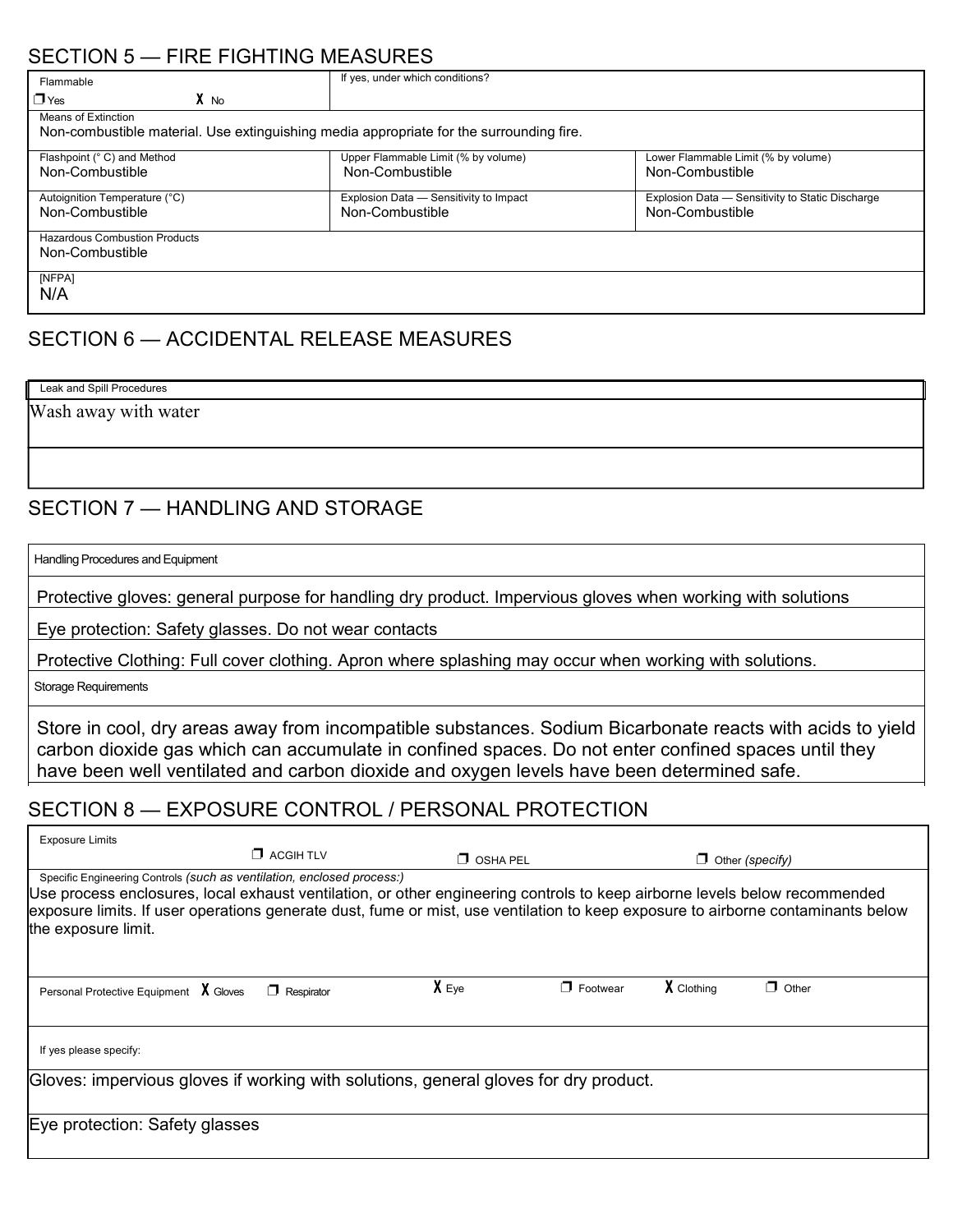Protective Clothing: Full cover clothing. Apron where splashing may occur when working with solutions.

| SECTION 9 - PHYSICAL AND CHEMICAL PROPERTIES |                                       |                        |  |  |
|----------------------------------------------|---------------------------------------|------------------------|--|--|
| <b>Physical State</b>                        | Odour and Appearance                  | Odour Threshold (ppm)  |  |  |
| Liquid                                       | <b>Odorless Green Liquid</b>          | N/A                    |  |  |
| Specific Gravity                             | Vapour Density (air = 1)              | Vapour Pressure (mmHq) |  |  |
| Water=1                                      | N/A                                   | N/A                    |  |  |
| <b>Evaporation Rate</b>                      | Boiling Point (° C)                   | Freezing Point (° C)   |  |  |
| N/A                                          | $100^{\circ}$ C                       | $0^{\circ}$ C          |  |  |
| рH                                           | Coefficient of Water/Oil Distribution | [Solubility in Water]  |  |  |
| N/A                                          | N/A                                   | Soluble in cold water. |  |  |

## SECTION 10 - STABILITY AND REACTIVITY

| <b>Chemical Stability</b>                                                                                              | If no, under which conditions? |  |
|------------------------------------------------------------------------------------------------------------------------|--------------------------------|--|
| $X$ Yes $\P$ No                                                                                                        |                                |  |
| Incompatibility with Other                                                                                             | If yes, which ones?            |  |
| <b>Substances</b><br>$X$ Yes $\neg$ No                                                                                 | Acids                          |  |
| Reactivity, and under what conditions?                                                                                 |                                |  |
| Reacts With Acids to yield Carbon Dioxide. Dangerous reaction with monoammonium phosphate or a sodium-potassium alloy. |                                |  |
| Hazardous Decomposition Products: Carbon Dioxide                                                                       |                                |  |
|                                                                                                                        |                                |  |

# SECTION 11 - TOXICOLOGICAL INFORMATION

| <b>Effects of Acute Exposure</b>                                                                                                                                                                           |                                  |  |
|------------------------------------------------------------------------------------------------------------------------------------------------------------------------------------------------------------|----------------------------------|--|
| Small amounts swallowed during normal handling operations are not likely to cause injury as long as stomach is not overly full;<br><b>Slight</b><br>Swallowing large amounts may cause systemic alkalosis. |                                  |  |
|                                                                                                                                                                                                            |                                  |  |
| N/A<br>Effects of chronic exposure                                                                                                                                                                         |                                  |  |
| Name of synergistic products/effects N/A                                                                                                                                                                   |                                  |  |
| Irritancy of Product                                                                                                                                                                                       |                                  |  |
| N/A<br>Skin sensitization                                                                                                                                                                                  | N/A<br>Respiratory sensitization |  |
| N/A<br>Carcinogenicity-IARC                                                                                                                                                                                | N/A<br>Carcinogenicity - ACGIH   |  |
| N/A<br>Reproductive toxicity                                                                                                                                                                               | N/A<br>Teratogenicity            |  |
| N/A<br>Embrotoxicity                                                                                                                                                                                       | N/A<br>Mutagenicity              |  |
| Ecotoxicity: N/A                                                                                                                                                                                           | N/A<br><b>Aquatic Toxicity</b>   |  |